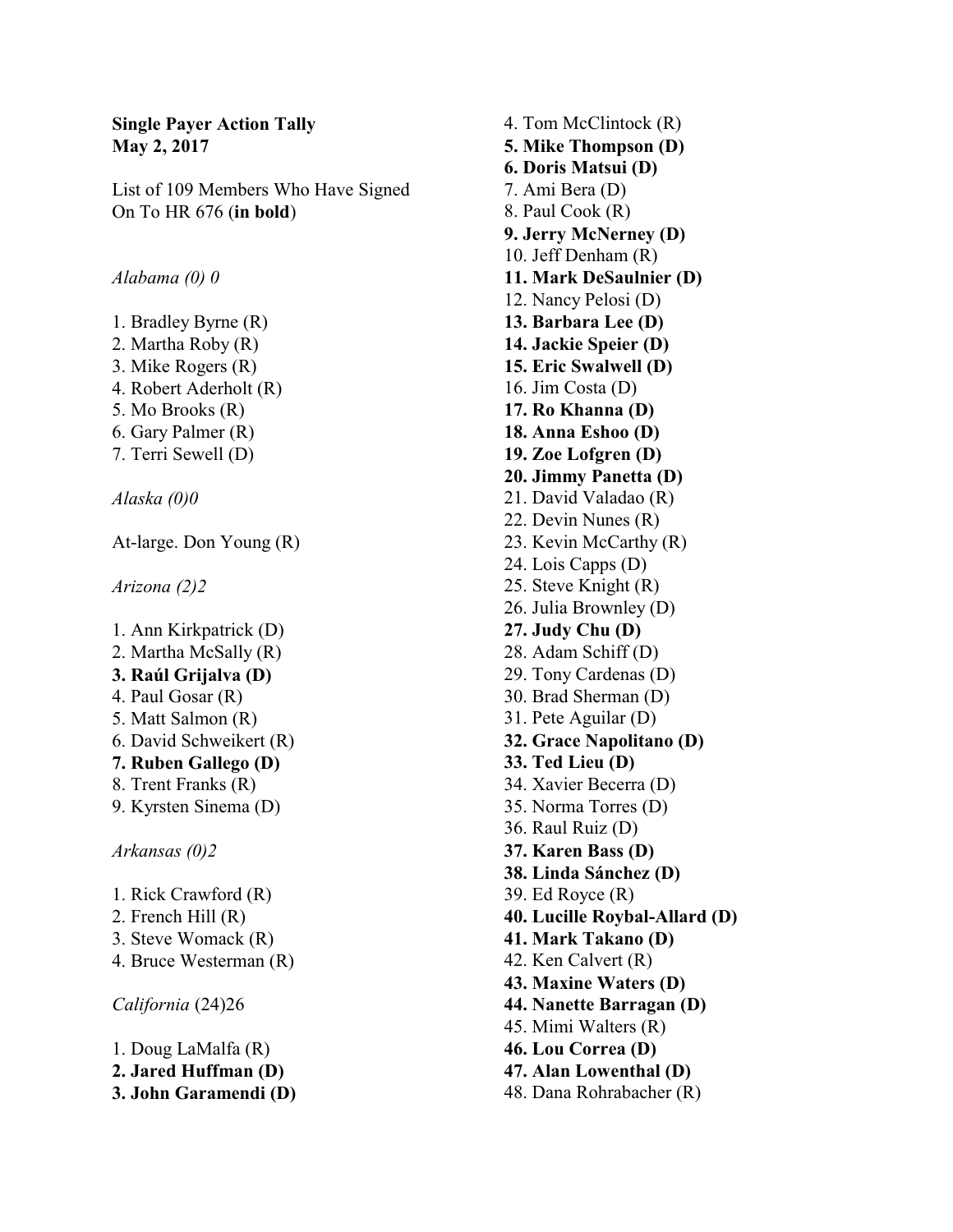49. Darrell Issa (R) 50. Duncan D. Hunter (R) 51. Juan Vargas (D) 52. Scott Peters (D) 53. Susan Davis (D)

*Colorado (3)29*

### **1. Diana DeGette (D)**

- **2. Jared Polis (D)**
- 3. Scott Tipton (R)
- 4. Ken Buck (R)
- 5. Doug Lamborn (R)
- 6. Mike Coffman (R)
- **7. Ed Perlmutter (D)**

*Connecticut (0)29*

- 1. John Larson (D)
- 2. Joe Courtney (D)
- 3. Rosa DeLauro (D)
- 4. Jim Himes (D)
- 5. Elizabeth Esty (D)

*Delaware (0)29*

At-large. John Carney (D)

*Florida (5)34*

1. Jeff Miller (R) 2. Gwen Graham (D) 3. Ted Yoho (R) 4. Ander Crenshaw (R) **5. Al Lawson (D)** 6. Ron DeSantis (R) 7. John Mica (R) 8. Bill Posey (R) **9. Soto, Darren (D)** 10. Daniel Webster (R) 11. Rich Nugent (R) 12. Gus Bilirakis (R) 13. David Jolly (R) **14. Kathy Castor (D)**

15. Dennis Ross (R) 16. Vern Buchanan (R) 17. Tom Rooney (R) 18. Patrick Murphy (D) 19. Curt Clawson (R) **20. Alcee Hastings (D)** 21. Ted Deutch (D) 22. Lois Frankel (D) 23. Debbie Wasserman Schultz (D) **24. Frederica Wilson (D)** 25. Mario Diaz-Balart (R) 26. Carlos Curbelo (R) 27. Ileana Ros-Lehtinen (R)

#### *Georgia (2)36*

- 1. B uddy Carter (R) 2. Sanford Bishop (D) 3. L ynn Westmoreland (R) **4. Hank Johnson (D) 5. John Lewis (D)** 6. Tom Price (R) 7. Rob Woodall (R) 8. Austin Scott (R) 9. Doug Collins (R) 10. Jody Hice (R) 11. Barry Loudermilk (R) 12. Rick Allen (R) 13. David Scott (D) 14. Tom Graves (R) *Hawaii* (1)37
- 1. Colleen Hanabusa (D) **2. Tulsi Gabbard (D)**
- *Idaho (0)37*
- 1. Raul Labrador (R)
- 2. Mike Simpson (R)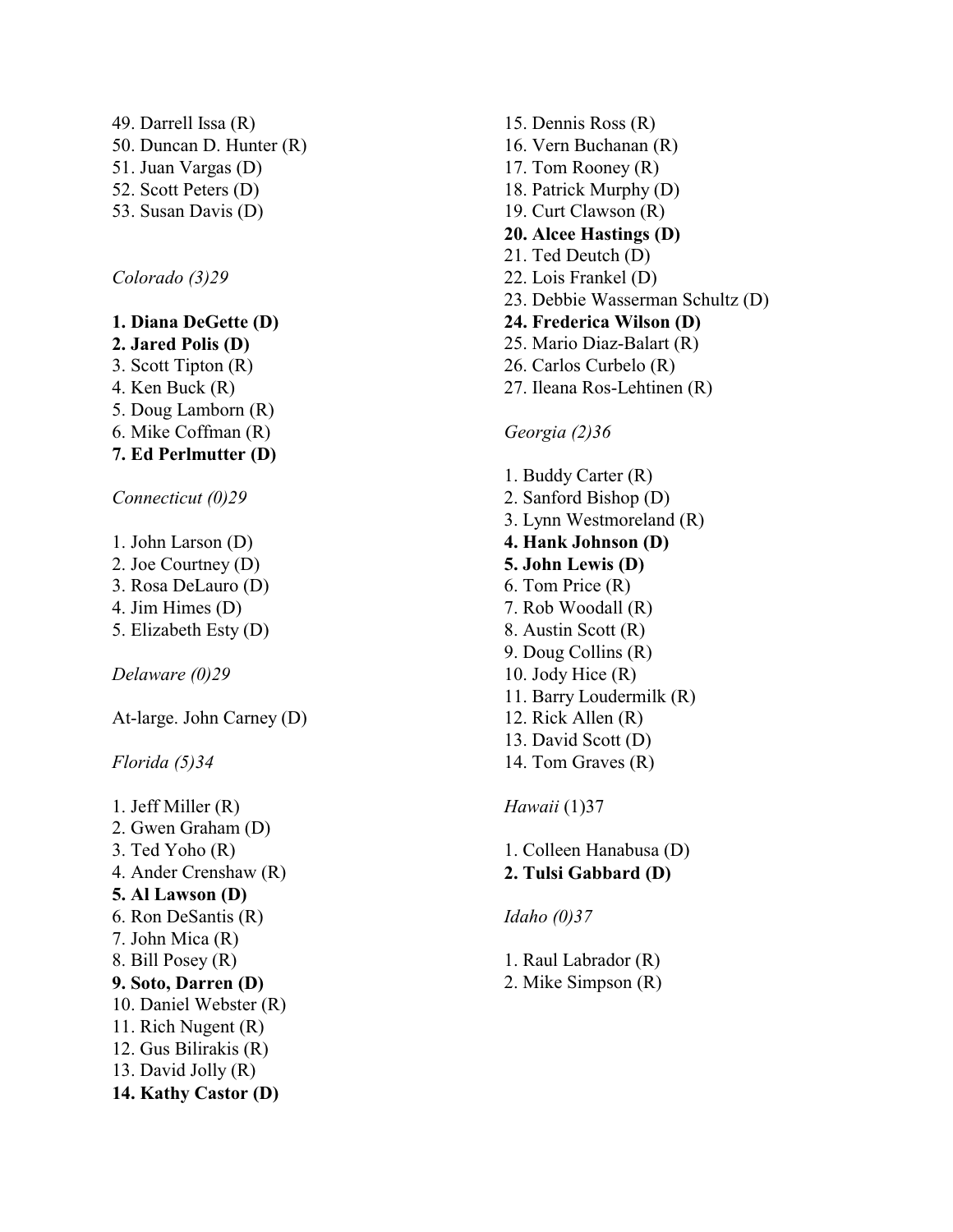#### *Illinois* (5)42

**1. Bobby Rush (D) 2. Robin Kelly (D)** 3. Dan Lipinski (D) **4. Luis Gutiérrez (D)** 5. Mike Quigley (D) 6. Peter Roskam (R) **7. Danny Davis (D)** 8. Tammy Duckworth (D) **9. Jan Schakowsky (D)** 10. Robert Dold (R) 11. Bill Foster (D) 12. Mike Bost (R) 13. Rodney Davis (R) 14. Randy Hultgren (R) 15. John Shimkus (R) 16. Adam Kinzinger (R) 17. Cheri Bustos (D) 18. Darin LaHood (R)

*Indiana (2)44*

#### **1. Pete Visclosky (D)**

2. Jackie Walorski (R) 3. Marlin Stutzman (R) 4. Todd Rokita (R) 5. Susan Brooks (R) 6. Luke Messer (R) **7. André Carson (D)** 8. Larry B ucshon (R) 9. Todd Young (R)

*Iowa (1) 4 5*

- 1. Rod Blum (R)
- **2. David Loebsack (D)**
- 3. David Young (R)
- 4. Steve King (R)

*Kansas(0)45*

- 1. Tim Huelskamp (R)
- 2. L ynn Jenkins (R)
- 3. Kevin Yoder (R)

## 4. Mike Pompeo (R)

## *Kentucky (1)46*

1. James Comer (R) 2. B rett Guthrie (R) **3. John Yarmuth (D)** 4. Thomas Massie (R) 5. Hal Rogers (R) 6. Andy Barr (R)

## *Louisiana (0)46*

1. Steve Scalise (R) 2. Cedric Richmond (D) 3. Charles Boustany (R) 4. John Fleming (R) 5. Ralph Abraham (R) 6. Garret Graves (R)

## *Maine (1)47*

## **1. Chellie Pingree (D)**

2. B ruce Poliquin (R)

## *Maryland (4)51*

1. Andy Harris (R) 2. Dutch Ruppersberg er (D) **3. John Sarbanes (D) 4. Anthony Brown (D)** 5. Steny Hoyer (D) 6. John Delaney (D) **7. Elijah Cum mings (D) 8. Jamie Raskin (D)**

## *Massachusetts (3)54*

- 1. Richard Neal (D) **2. Jim McGovern (D)** 3. Niki Tsongas (D) 4. Joe Kennedy (D) **5. Katherine Clark (D)** 6. Seth Moulton (D)
- **7. Mike Capuano (D)**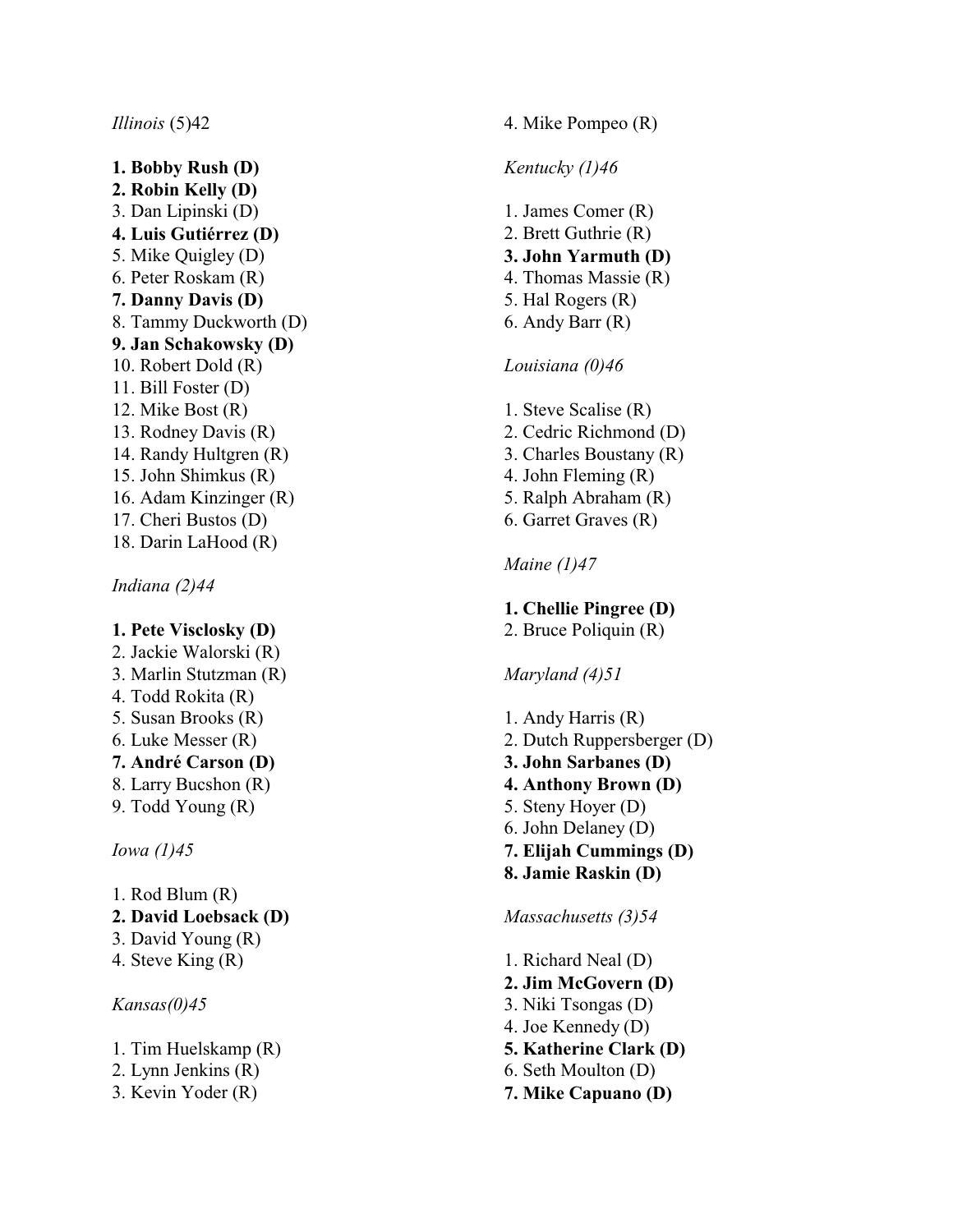8. Stephen Lynch (D) 9. Bill Keating (D) *Michigan* (3)57 1. Dan Benishek (R)

2. Bill Huizenga (R) 3. Justin Amash (R) 4. John Moolenaar (R) 5. Dan Kildee (D) 6. Fred Upton (R) 7. Tim Walberg (R) 8. Mike Bishop (R) 9. Sander Levin (D) 10. Paul Mitchell (R) 11. Dave Trott (R) **12. Debbie Dingell (D) 13. John Conyers (D) 14. Brenda Lawrence (D)**

*Minnesota (2)59*

1. Tim Walz (D) 2. John Kline (R) 3. Erik Paulsen (R) 4. Betty McCollum (D) **5. Keith Ellison (D)** 6. Tom Emmer (R) 7. Collin Peterson (D) **8. Rick Nolan (D)**

*Mississippi (1)60*

1. Alan Nunnelee (R), until February 6, 2015 Trent Kelly (R), from June 2, 2015 **2. Bennie Thompson (D)** 3. Gregg Harper (R) 4. Steven Palazzo (R)

*Missouri (2)62*

**1. Lacy Clay (D)** 2. Ann Wagner (R) 3. Blaine Luetkemeyer (R) 4. Vicky Hartzler (R)

# **5. Emanuel Cleaver (D)** 6. Sam Graves (R) 7. Billy Long (R) 8. Jason Smith (R) *Montana (0)62* At-large. Ryan Zinke (R) *Nebraska (0)62* 1. Jeff Fortenberry (R) 2. Brad Ashford (D) 3. Adrian Smith (R) *Nevada (1)63* **1. Dina Titus (D)** 2. Mark Amodei (R) 3. Joe Heck (R) 4. Cresent Hardy (R) *New Hampshire (0)63* 1. Frank Guinta (R) 2. Ann McLane Kuster (D) *New Jersey (2)65* 1. Donald Norcross (D) 2. Frank LoBiondo (R) 3. Tom MacArthur (R) 4. Chris Smith (R) 5. Scott Garrett (R) 6. Frank Pallone (D) 7. Leonard Lance (R) 8. Albio Sires (D) 9. Bill Pascrell (D) **10. Donald Payne, Jr. (D)** 11. Rodney Frelinghuysen (R)

**12. Bonnie Watson Coleman (D)**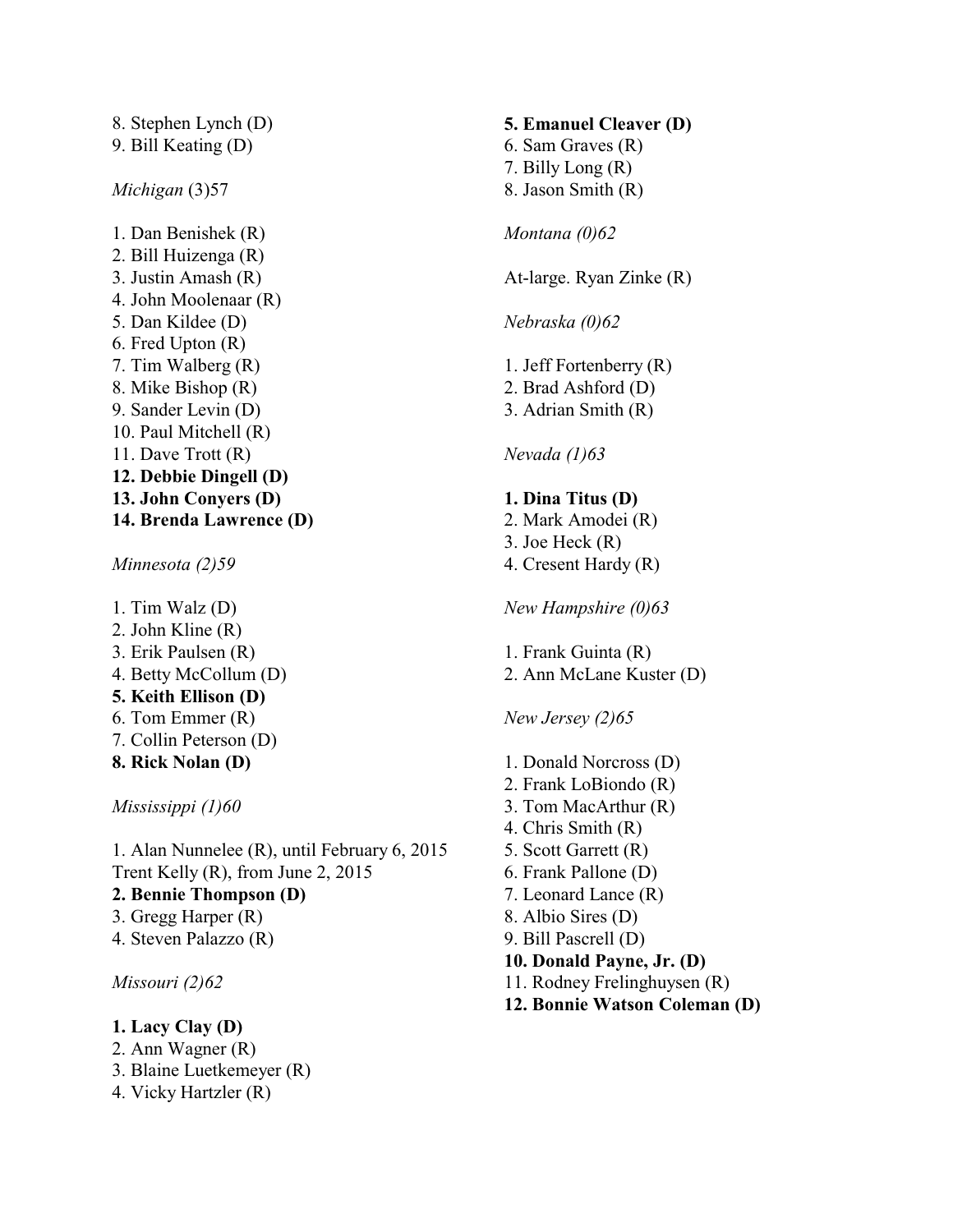#### *New Mexico (0)65*

- 1. Michelle Lujan Grisham (D)
- 2. Steve Pearce (R)
- 3. Ben Ray Luján (D)

*New York (13)78*

1. Lee Zeldin (R) 2. Peter King (R) 3. Steve Israel (D) 4. Kathleen Rice (D) **5. Gregory Meeks (D) 6. Grace Meng (D) 7. Nydia Velázquez (D) 8. Hakeem Jeffries (D) 9. Yvette Clarke (D) 10. Jerrold Nadler (D)** 11. Daniel Donovan (R) **12. Carolyn Maloney (D) 13. Adriano Espaillet (D)** 14. Joseph Crowley (D) **15. José E. Serrano (D) 16. Eliot Engel (D)** 17. Nita Lowey (D) 18. Sean Patrick Maloney (D) 19. Chris Gibson (R) **20. Paul Tonko (D)** 21. Elise Stefanik (R) 22. Richard Hanna (R) 23. Thomas Reed (R) 24. John Katko (R) **25. Louise Slaughter (D) 26. Brian Higgins (D)** 27. Chris Collins (R)

*North Carolina (3)81*

## **1. G. K. Butterfield (D)**

2. Renee Ellmers (R) 3. Walter Jones (R)

5. Virginia Foxx (R) 6. Mark Walker (R) 7. David Rouzer (R) 8. Richard Hudson (R) 9. Robert Pittenger (R) 10. Patrick McHenry (R) 11. Mark Meadows (R) **12. Alma Adams (D)** 13. George Holding (R)

*North Dakota (0)81*

At-large. Kevin Cramer (R)

#### *Ohio (4)85*

1. Steve Chabot (R) 2. Brad Wenstrup (R) **3. Joyce Beatty (D)** 4. Jim Jordan (R) 5. Bob Latta (R) 6. Bill Johnson (R) 7. Bob Gibbs (R) 8. John Boehner (R), until October 31, 2015 Warren Davidson (R), from June 7, 2016 **9. Marcy Kaptur (D)** 10. Mike Turner (R) **11. Marcia Fudge (D)** 12. Pat Tiberi (R) **13. Tim Ryan (D)** 14. David Joyce (R) 15. Steve Stivers (R) 16. Jim Renacci (R)

*Oklahoma (0)85*

1. Jim Bridenstine (R) 2. Markwayne Mullin (R) 3. Frank Lucas (R) 4. Tom Cole (R) 5. Steve Russell (R)

**4. David Price (D)**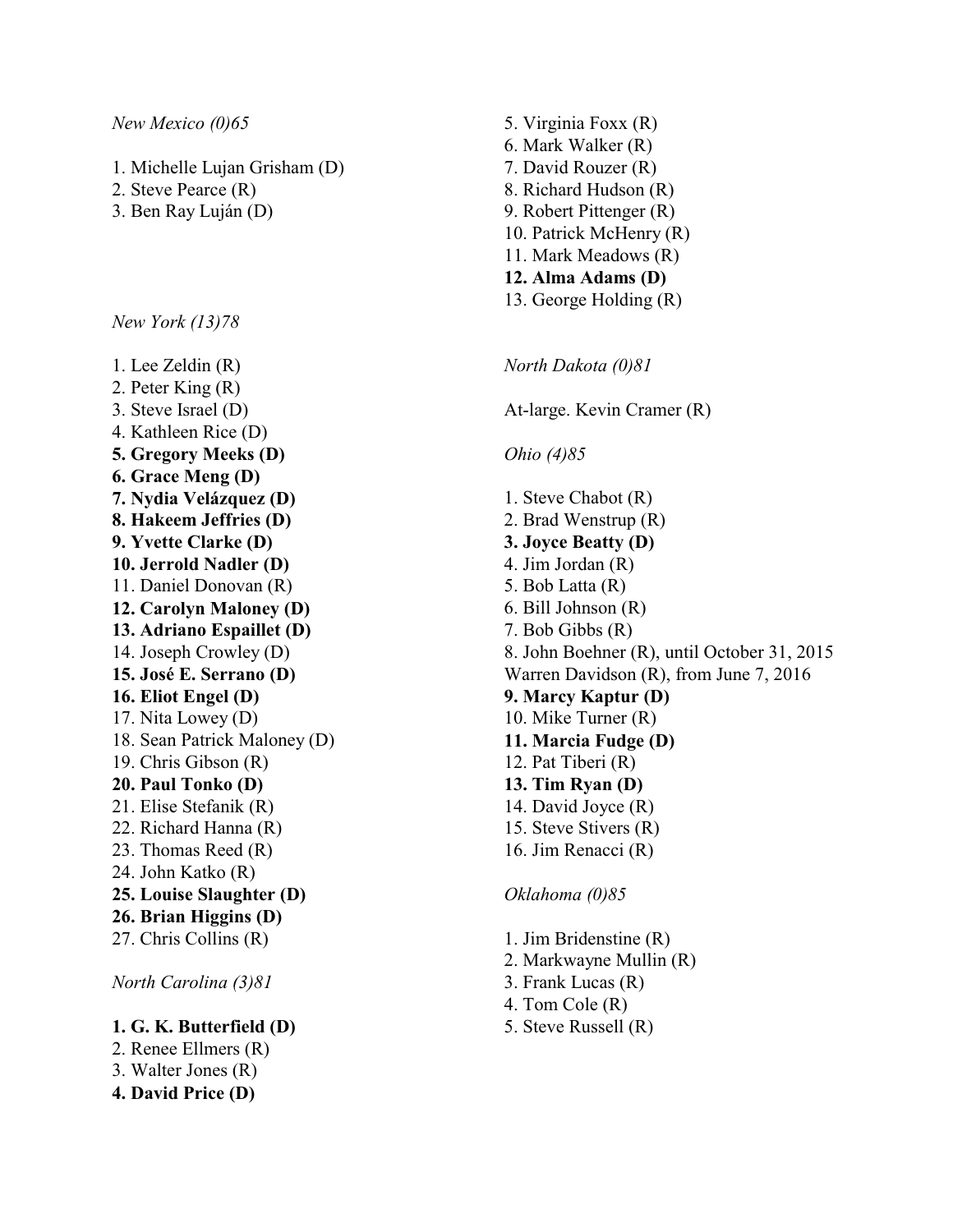#### *Oregon (3)88*

- **1. Suzanne Bonamici (D)**
- 2. Greg Walden (R)
- **3. Earl Blumenauer (D)**
- **4. Peter DeFazio (D)**
- 5. Kurt Schrader (D)

*Pennsylvania (5)93*

**1. Bob Brady (D) 2.Dwight Evans (D)** 3. Mike Kelly (R) 4. Scott Perry (R) 5. Glenn Thompson (R) 6. Ryan Costello (R) 7. Pat Meehan (R) 8. Mike Fitzpatrick (R) 9. Bill Shuster (R) 10. Tom Marino (R) 11. Lou Barletta (R) 12. Keith Rothfus (R) **13. Brendan Boyle (D) 14. Michael Doyle (D)** 15. Charles Dent (R) 16. Joe Pitts  $(R)$ **17. Matt Cartw right (D)** 18. Tim Murphy (R)

*Rhode Island (1) 9 4*

## **1. David Cicilline (D)**

2. James Langevin (D)

*South Carolina (1)95*

- 1. Mark Sanford (R)
- 2. Joe Wilson (R)
- 3. Jeff Duncan (R)
- 4. Trey Gowdy (R)
- 5. Mick Mulvaney (R)
- **6. Jim Clyburn (D)**
- 7. Tom Rice ®

*South Dakota (0)95*

At-large. Kristi Noem (R)

#### *Tennessee (2)97*

- 1. Phil Roe (R) 2. Jimmy Duncan (R) 3. Chuck Fleischmann (R) 4. Scott DesJarlais (R) **5. Jim Cooper (D)** 6. Diane Black (R) 7. Marsha Blackburn (R) 8. Stephen Fincher (R) **9. Steve Cohen (D)** *Texas (4)101* 1. Louie Gohmert (R) 2. Ted Poe (R) 3. Sam J ohnson (R) 4. John Ratcliffe (R) 5. Jeb Hensarling (R) 6. Joe Barton (R) 7. John Culberson (R) 8. Kevin Brady (R) **9. Al G reen (D)** 10. Michael McCaul (R) 11. Mike Conaway (R) 12. Kay Granger (R)
- 13. Mac Thornberry (R)
- 14. Randy Weber (R)
- **15. Vincente G onzalez (D)**
- 16. Beto O'Rourke (D)
- 17. Bill Flores (R)
- **18. Sheila Jackson Lee (D)**
- 19. Randy Neugebauer (R)
- 20. Joaquin Castro (D)
- 21. Lamar Smith (R)
- 22. Pete Olson (R)
- 23. Will Hurd (R)
- 24. Kenny Marchant (R)
- 25. Rog er Williams (R)
- 26. Michael B urgess (R)
- 27. Blake Farenthold (R)